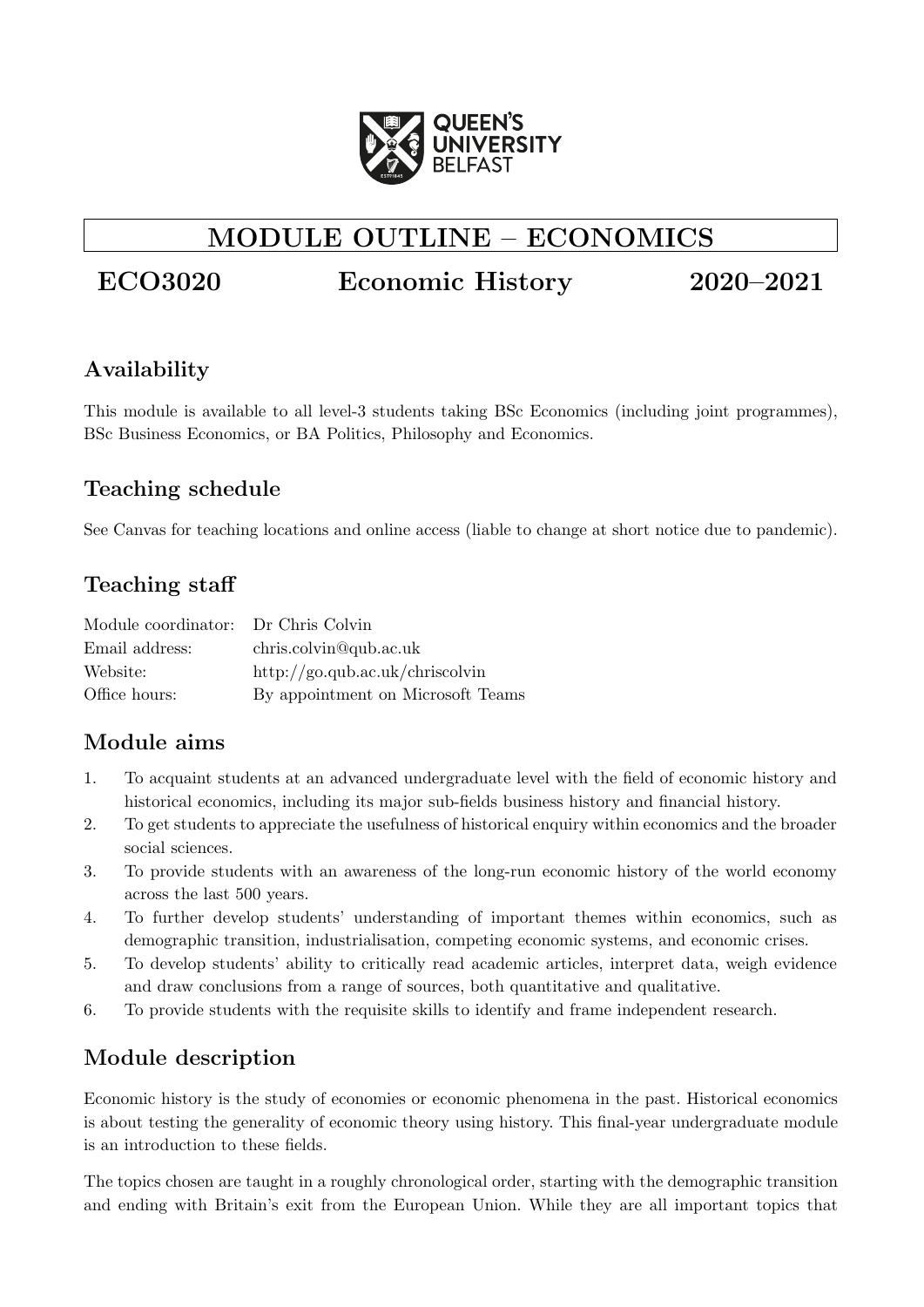will teach students about the origins of the modern economy, the choice is not intended to be a comprehensive one but instead reflect the expertise and preferences of the course lecturer.

This module is not designed as a history of the economy; this module intends to facilitate students' independent learning about how to use their economic theory and empirical methods in historical enquiry.

This module is a reading-intensive course and is not designed around a single textbook. Rather, students must engage with a selection of academic papers published in economics and history journals. Students are expected to read these papers as part of the course. While this might seem daunting at first, one aim of this module is to teach students how to read academic texts in a critical and efficient manner.

The articles chosen are either considered classics of the genre, offer contrasting or controversial perspectives, review important works in a particular literature, or are brand-new contributions to the field. Additionally, a number of recommended texts are listed at the start of the syllabus which will provide more general background reading.

### Learning outcomes

#### Knowledge and understanding

This module covers various topics in the economic history of the world across the last 500 years. It is intended to complement other final year modules; accordingly it emphasises the application of microeconomic and macroeconomic theory, and qualitative and quantiative methods, to solve historical puzzles. On completion, students should be able to consider how economic reasoning can be used to explain both major historical events and long-run historical processes. Applied economics which uses historical data is also considered in this module. Tutorials concentrate on the in-depth discussion of landmark papers, especially in the New Economic History tradition, and on country-specific material, especially on Britain and Ireland.

#### Intellectual skills

Students should understand the relationship between historical evidence and economic/quantitative reasoning. They should be able to use objective arguments, to weigh evidence and draw up conclusions based on narrative and empirical analyses.

#### Practical skills

Besides gaining an awareness of how economics can be applied to better understand of the wealth and poverty of nations, students will also develop their oral and written communication skills. The skillset acquired by students in this module is particularly useful for those intending to pursue undergraduate research (e.g. a dissertation) or postgraduate study in economics or related disciplines, for those wishing to work as an economic consultant or government economist, or more widely for those intending to pursue careers that require problem-solving and independent research skills.

# Teaching

#### Lectures

This module is taught in 24 hours of lectures: 2 hours per week in Weeks 1 to 12. These lectures will cover the topics outlined in this module outline, and guide students through their independent reading. See Canvas for information on how lectures will be deliverd and made available on Canvas.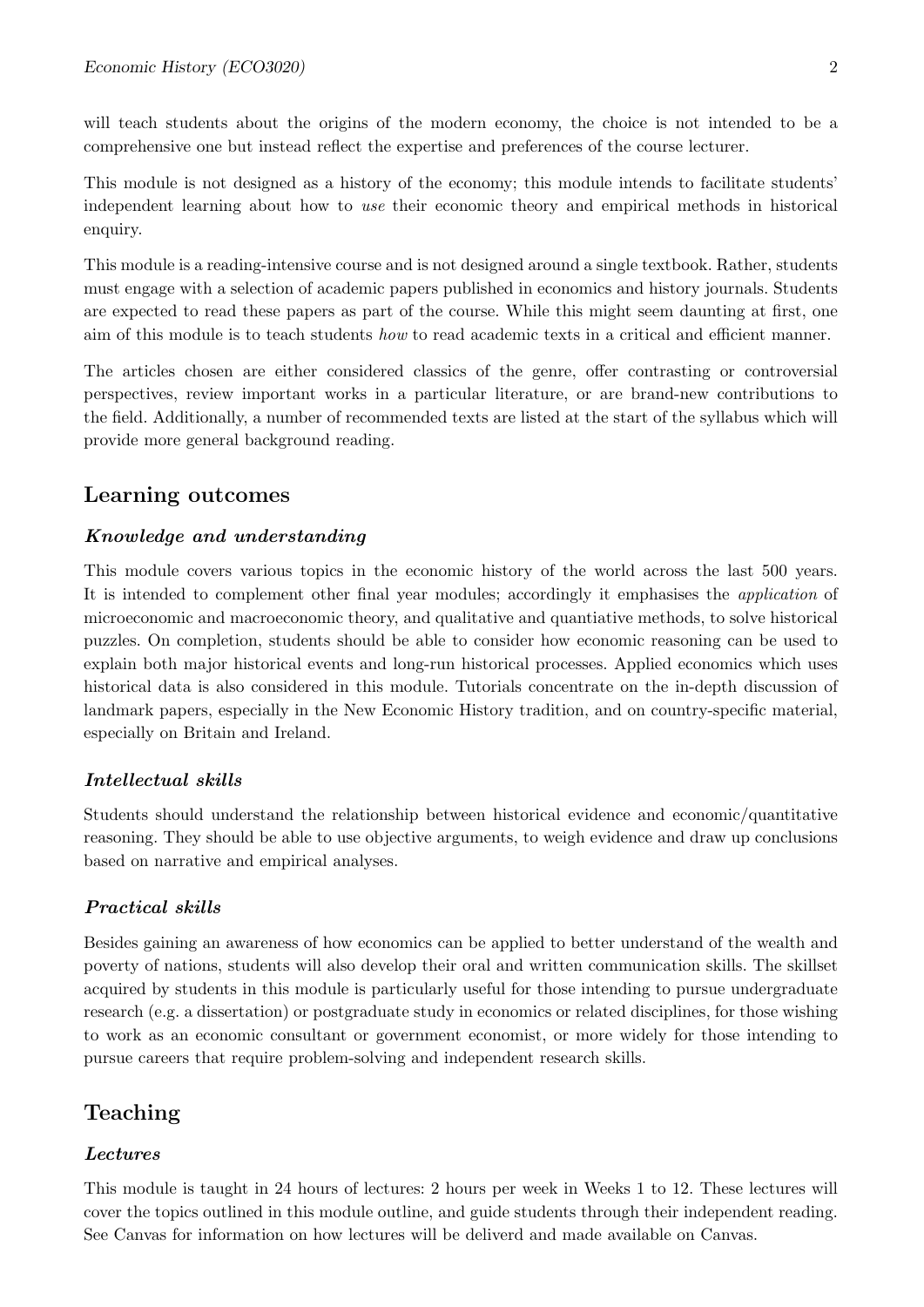#### Tutorials

There will also be 8 hours of (virtual) tutorials: 1 hour per week in Weeks 3 to 6, and 8 to 11. During these tutorials we will present, discuss and debate assigned articles and coursework. This module is assessed entirely with coursework, and some material is only discussed in tutorials. Students are expected to attend. See Canvas for information on how tutorials will be deliverd.

#### Help and feedback

Help or feedback on your performance can be sought in tutorials, by visiting my (virtual) office hours, through the Canvas discussion board, or by email. I will also make myself available for questions after lectures. We strive to provide students with formative comments within three weeks of submission of written material.

### Assessment

#### Practical assessment (25%)

Students will present and discuss a critical assessment of an article from the reading list to their colleagues in a tutorial. This practical assessment, which counts for 25% of their overall module grade, will assess the paper's arguments in light of the relevant literature. Students must not merely summarise their assigned paper; they must contrast its findings with those of other economic historians, and must form their own judgement on its methodology and findings. They are expected to lead the tutorial discussion that follows the presentation, devising an appropriate activity that elicits classroom participation. Depending on student numbers taking this module, these presentations should normally be given by groups of two or three individuals. They should be approximately 10-15 minutes to allow sufficient time for discussion. A one-page summary of the key points made during the presentation should be submitted on the day of the presentation in order to aid with assessment. A separate document outlining the practicalities of delivering material online will be made available on Canvas. Formative feedback will be provided.

#### Review essay (25%)

Students will write one academic review of a recent unpublished working paper in economic history. Students will be taking on the role of peer reviewers, whose job it is to advise a journal editor on the publication potential of a journal submission. This review, which counts for 25% of students' overall module grade, will contextualise the working paper's arguments by assessing its data, methodology and findings, and by contrasting its conclusions with those of more established, already published, articles on a related topic from this module's reading list. The review must be succinct (1,000 words) and written in an accessible way. A separate document containing the assessment criteria and a shortlist of potential working papers available to review will be made available on Canvas. Formative feedback will be provided.

### Survey essay (50%)

Students will write one literature survey essay, which counts for 50% of their overall module grade. Students will be able to download a choice of essay questions in Week 12 from Canvas. Students must complete a fully-referenced 2,000-word essay which answers one the questions set. Students must critically assess the relevant literature from the syllabus, and elsewhere, as part of their answers. A separate document containing the assessment criteria will be made available on Canvas. This essay must be submitted by the deadline in Week 14 (after the Christmas Break).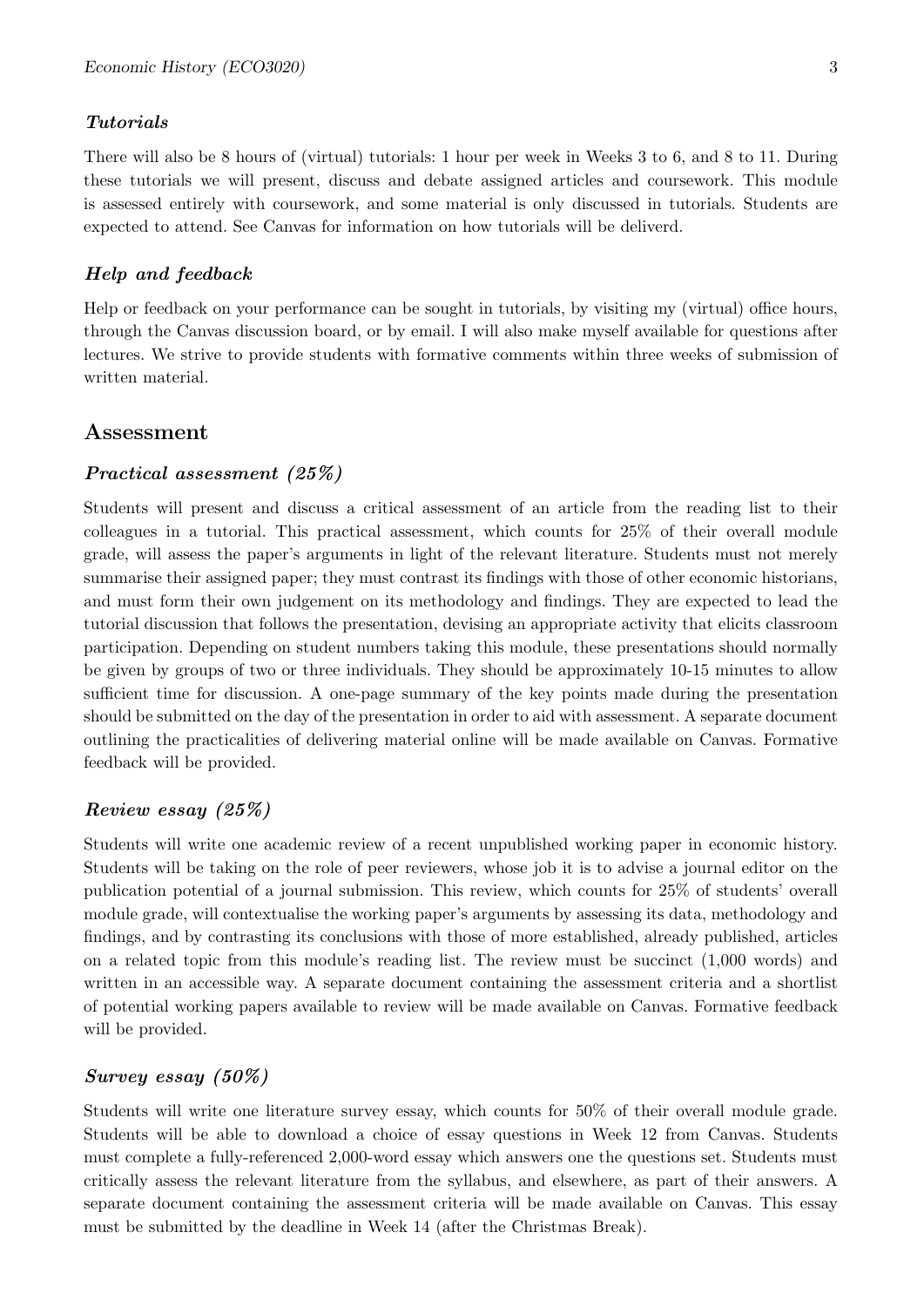# Core text

This module's core text is An Economist's Guide to Economic History, a multi-authored edited volume designed specifically for, and already tested on, students here at Queen's University Belfast. The book's 50 contributors are all experts in their fields of research and teaching. They were tasked with writing short accessible chapters for students and their lecturers. The book is free to download; QUB's library has an institutional subscription to the eBook version.

M. Blum & C. L. Colvin, Eds. (2018), An Economist's Guide to Economic History, Cham: Palgrave Macmillan.

Available at: [https://doi.org/10.1007/978-3-319-96568-0.](https://doi.org/10.1007/978-3-319-96568-0)

### Recommended texts

The readings listed in the this module's syllabus are articles published in academic journals. The handbooks and textbooks listed below expand on some of these topics, placing their scholarly contribution in a wider historical context, or explaining the methods used to make their arguments. The bibliographies within these works provide ideas for further reading and may prove especially useful when writing your essays.

F. Amatori & A. Colli (2011), Business History: Complexities and Comparisons, London: Routledge.

J. Baten, Ed. (2016), A History of the Global Economy, 1500 to the Present, Cambridge: Cambridge University Press.

S. Broadberry, B. Campbell, A. Klein, M. Overton & B. van Leeuwen (2015), British Economic Growth, 1270-1870, Cambridge: Cambridge University Press.

S. Broadberry & K. O'Rourke, Eds. (2010), The Cambridge Economic History of Modern Europe, 2 volumes, Cambridge: Cambridge University Press.

J. Diamond & J. A. Robinson, Eds. (2010), Natural Experiments of History, Cambridge: Belknap Press of Harvard University Press.

C. Diebolt & M. Haupert (2016), Handbook of Cliometrics, Berlin: Springer Verlag.

C. H. Feinstein, P. Temin & G. Toniolo (2008), The World Economy Between the Wars, Oxford: Oxford University Press.

C. H. Feinstein & M. Thomas (2002), Making History Count: A Primer in Quantitative Methods for Historians, Cambridge: Cambridge University Press.

R. Floud, J. Humphries & P. Johnson, Eds. (2014), The Cambridge Economic History of Modern Britain, 2nd ed., 2 vols., Cambridge: Cambridge University Press.

P. Hudson & M. Ishizu (2016), History by Numbers: An Introduction to Quantitative Approaches, 2nd ed., London: Bloomsbury Academic.

K. G. Persson & P. Sharp (2015), An Economic History of Europe: Knowledge, Institutions and Growth, 600 to the Present, 2nd ed., Cambridge: Cambridge University Press.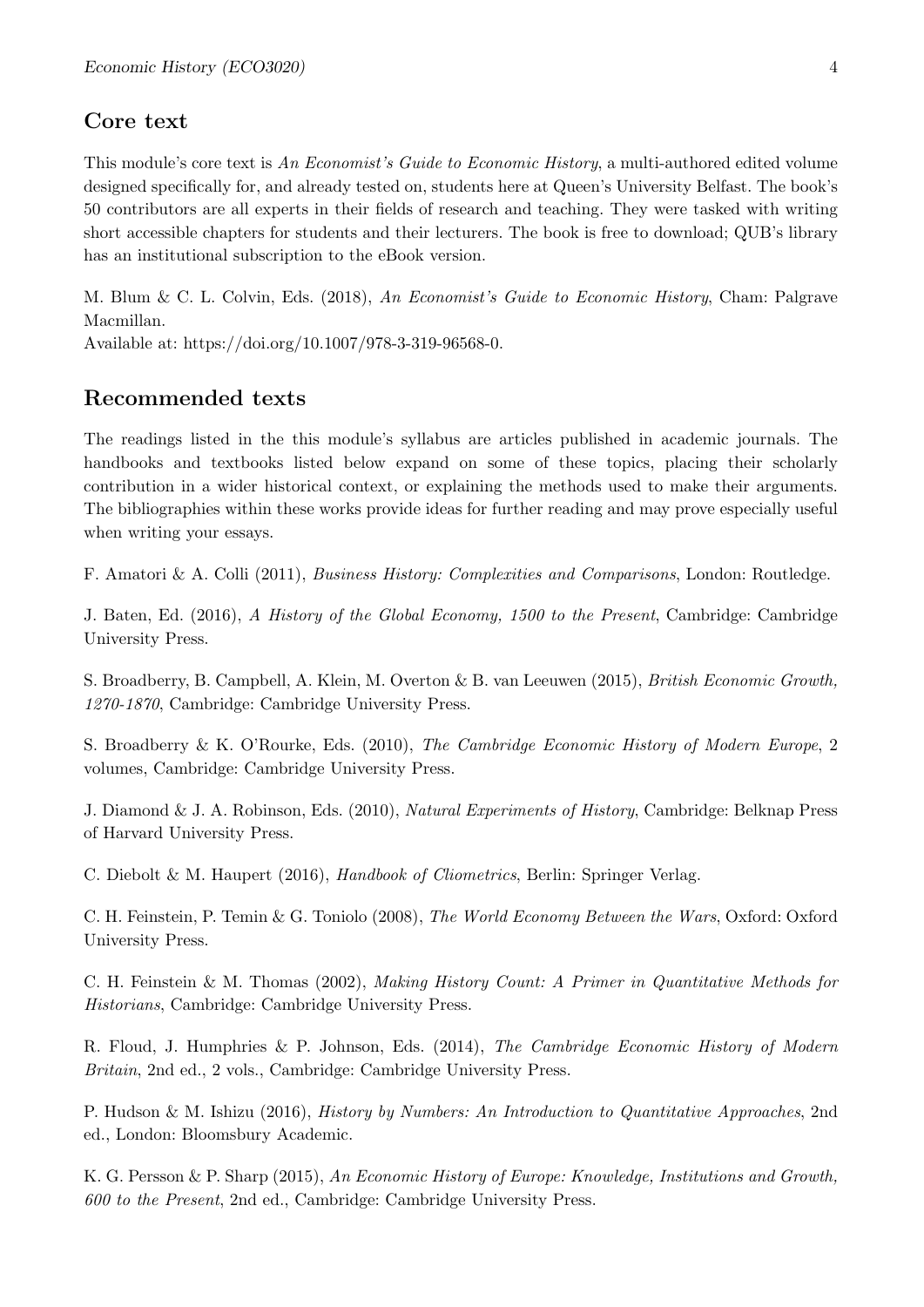# Syllabus topics and reading list

All readings below can be accessed on-campus by clicking on the links provided. Access off-campus is through the library catalogue, or through Canvas. Additional readings will be referred to in lectures. A subset of these articles will be discussed in tutorials and therefore represent required reading. A tutorial schedule will be distributed on Canvas which lists these readings, once agreed. Other readings are used to inform discussion in these tutorials, as a basis for my lectures, and as material to prepare for your continuous assessment assignments. These readings are sorted chronologically by date of publication in order to better understand how arguments have changed over time (this is known as historiography).

#### Topic 1: Economics, History and Economic History

What is economic history? What is the relationship between economic history, economics and history? What is the Cliometric Revolution? And what is the future of economic history?

D. N. McCloskey (1976), 'Does the past have useful economics?', Journal of Economic Literature 14(2), pp. 434-461. Available at: [http://www.jstor.org/stable/2722462.](http://www.jstor.org/stable/2722462)

R. M. Solow (1985), 'Economic history and economics', American Economic Review: Papers  $\mathcal{B}$ Proceedings 75(2), pp. 328-331. Available at: [http://www.jstor.org/stable/1805620.](http://www.jstor.org/stable/1805620)

C. Goldin (1995), 'Cliometrics and the Nobel', Journal of Economic Perspectives 9(2), pp. 191-208. Available at: [http://dx.doi.org/10.1257/jep.9.2.191.](http://dx.doi.org/10.1257/jep.9.2.191)

R. Abramitzky (2015), 'Economics and the modern economic historian', Journal of Economic History 71(4), pp. 1240-1251.

Available at: [http://dx.doi.org/10.1017/S0022050715001667.](http://dx.doi.org/10.1017/S0022050715001667)

C. L. Colvin & P. Winfree (2019), 'Applied history, applied economics, and economic history', Journal of Applied History 1(1), pp. 28-41. Available at: [http://dx.doi.org/10.1163/25895893-00101001.](http://dx.doi.org/10.1163/25895893-00101001)

#### Topic 2: The Demographic Transition and Population Dynamics

What determined economic life before modernity? How and when did Europe escape the Malthusian Trap? How have population dynamics changed since this demographic transition?

G. Clark (2005), 'The condition of the working class in England, 1209-2004', Journal of Political Economy 113(6), pp. 1307-1340.

Available at: <http://www.jstor.org/stable/10.1086/498123>

G. Clark & G. Hamilton (2006), 'Survival of the richest: The Malthusian mechanism in pre-industrial England', Journal of Economic History 66(3), pp. 707-736. Available at: [http://dx.doi.org/10.1017/S0022050706000301.](http://dx.doi.org/10.1017/S0022050706000301)

Review articles by McCloskey, Voth, Grantham, Persson, and response by Clark (2008), in: 'Symposium on Gregory Clark's A farewell to alms', European Review of Economic History 12(2), pp. 137-199. Available at: [http://ereh.oxfordjournals.org/content/12/2.toc.](http://ereh.oxfordjournals.org/content/12/2.toc)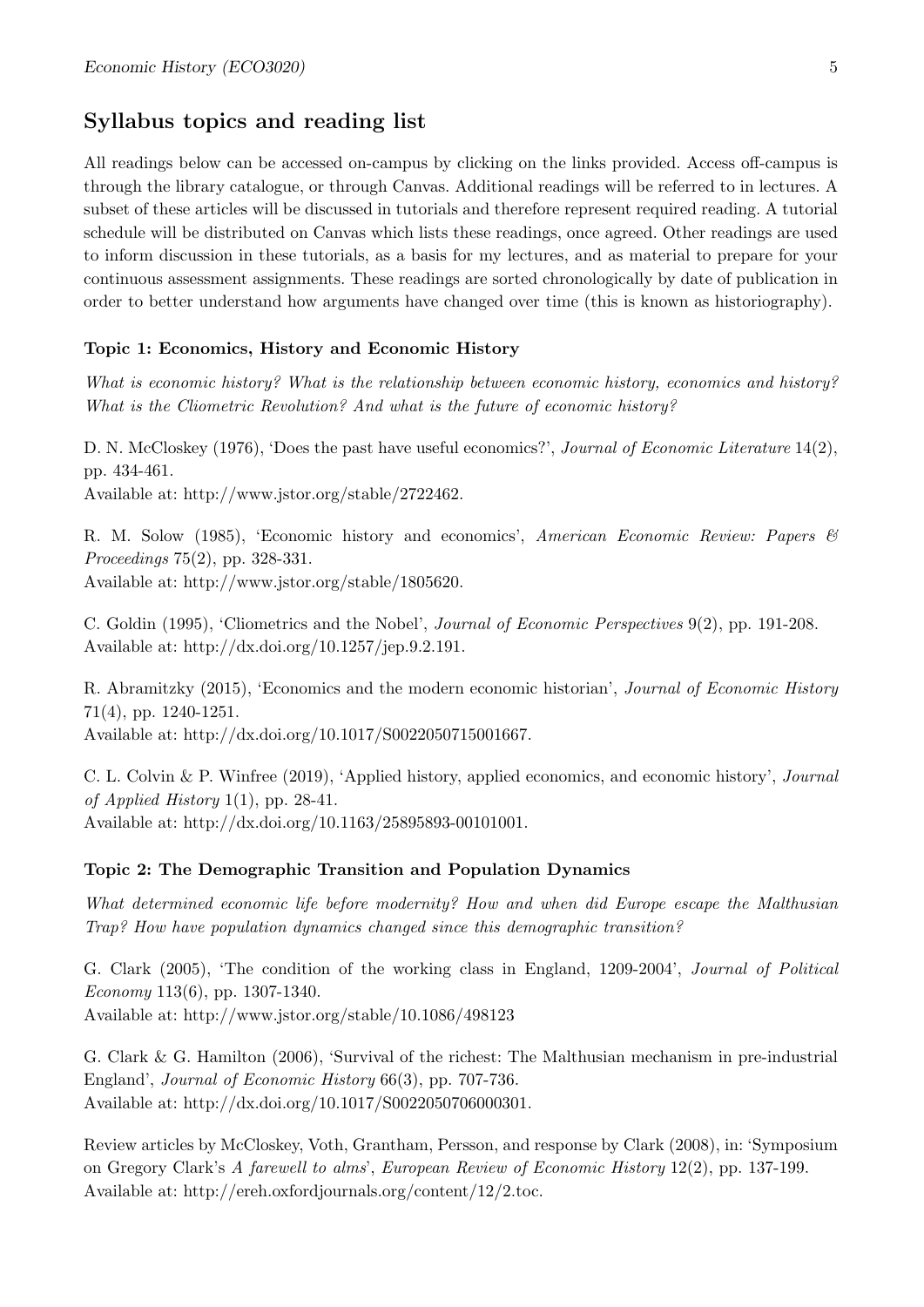G. Clark & N. Cummins (2015), 'Intergenerational wealth mobility in England, 1858-2012: Surnames and social mobility', The Economic Journal 125(582), pp. 61-65. Available at: [http://dx.doi.org/10.1111/ecoj.12165.](http://dx.doi.org/10.1111/ecoj.12165)

#### Topic 3: The Industrial Revolution and the Great Divergence

What are the causes of the Industrial Revolution? Why did it occur first in Britain and not France? Why did Europe diverge from China?

N. F. R. Crafts (1977), 'Industrial revolution in England and France: Some thoughts on the question, "Why was England first?"', Economic History Review 30(3), pp. 429-441. Available at: [http://www.jstor.org/stable/2594877.](http://www.jstor.org/stable/2594877)

K. Pomeranz (2002), 'Political economy and ecology on the eve of industrialization: Europe, China, and the global conjuncture', American Historical Review 107(2), pp. 425-446. Available at: [http://www.jstor.org/stable/10.1086/532293.](http://www.jstor.org/stable/10.1086/532293)

R. C. Allen (2011), 'Why the industrial revolution was British: Commerce, induced invention, and the scientific revolution', *Economic History Review* 64(2), pp. 357-384. Available at: [http://dx.doi.org/10.1111/j.1468-0289.2010.00532.x.](http://dx.doi.org/10.1111/j.1468-0289.2010.00532.x)

R. C. Allen, J.-P. Bassino, D. Ma, C. Moll-Murata & J. L. van Zanden (2011), 'Wages, prices, and living standards in China, 1738-1925: In comparison with Europe, Japan, and India', Economic History Review 64(S1), pp. 8-38.

Available at: [http://dx.doi.org/10.1111/j.1468-0289.2010.00515.x.](http://dx.doi.org/10.1111/j.1468-0289.2010.00515.x)

J. Z. Stephenson (2018), "'Real wages?" Contractors, workers, and pay in London building trades, 1650- 1800', Economic History Review 71(1), pp. 106–132. Available at: [http://dx.doi.org/10.1111/ehr.12491.](http://dx.doi.org/10.1111/ehr.12491)

#### Topic 4: Institutions and the Origins of Financial Capitalism

What was the Institutional Revolution? How did it lead to a Financial Revolution? And what were its (long-run) consequences for the rise and fall of states and empires?

D. C. North & B. C. Weingast (1989), 'Constitutions and commitment: The evolution of institutions governing public choice in seventeenth-century England', Journal of Economic History 49(4), pp. 803- 832.

Available at: [http://www.jstor.org/stable/2122739.](http://www.jstor.org/stable/2122739)

G. Clark (1996), 'The political foundations of modern economic growth: England, 1540-1800', Journal of Interdisciplinary History 26(4), pp. 563-588. Available at: [http://www.jstor.org/stable/205042.](http://www.jstor.org/stable/205042)

L. Neal (2000), 'How it all began: The monetary and financial architecture of Europe during the first global capital markets, 1648-1815', Financial History Review 7(2), pp. 117-140. Available at: [http://dx.doi.org/10.1017/S0968565000000081.](http://dx.doi.org/10.1017/S0968565000000081)

O. Gelderblom & J. Jonker (2011), 'Public finance and economic growth: The case of Holland in the seventeenth century', Journal of Economic History 71(1), pp. 1-39. Available at: [http://dx.doi.org/10.1017/S0022050711000015.](http://dx.doi.org/10.1017/S0022050711000015)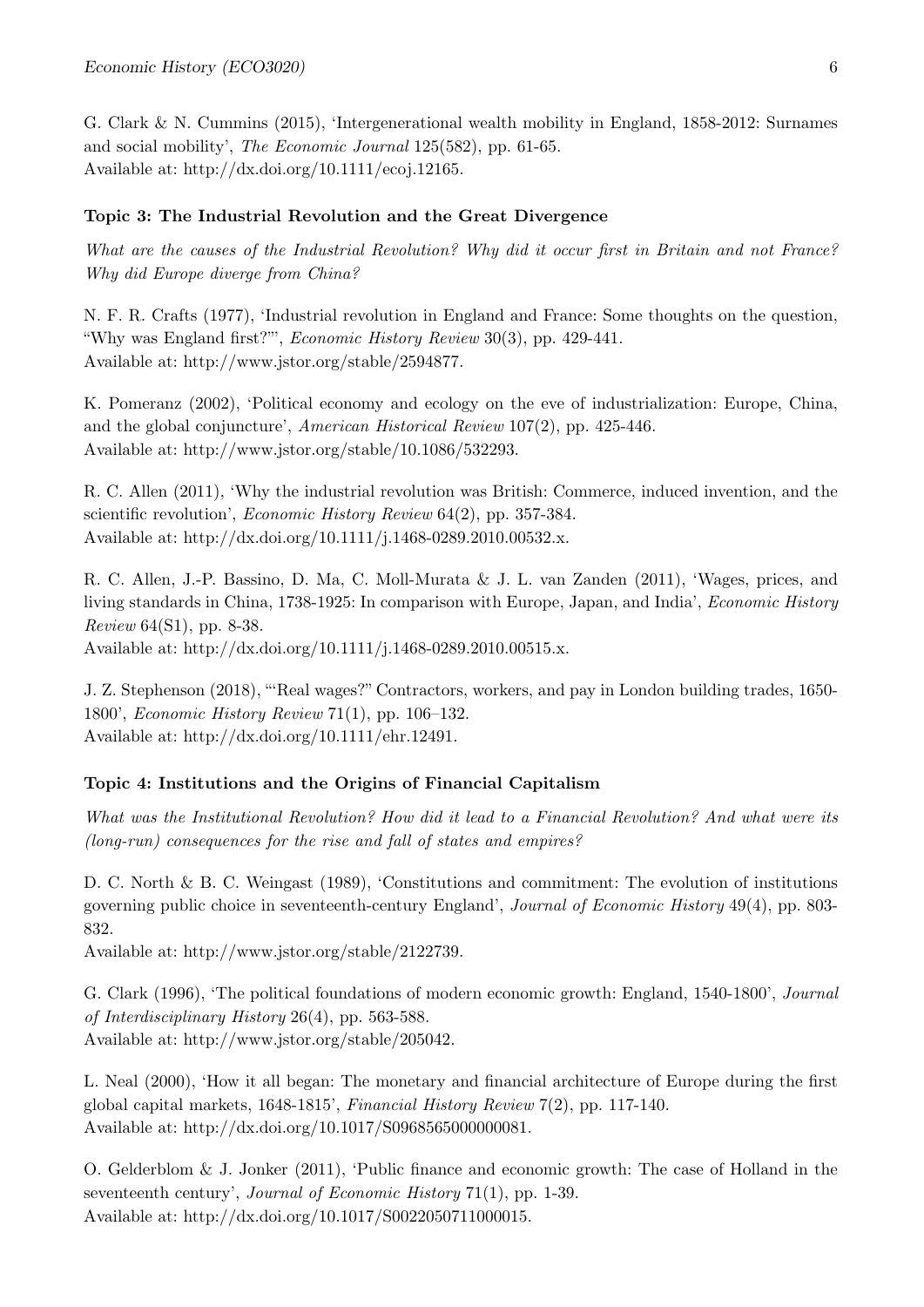#### Topic 5: Patents, Innovation and Industrialisation

What incentivises individuals to innovate during the Industrial Revolution? Did intellectual property rights matter? How should patent institutions be designed to achieve their goals without harming society?

A. Nuvolari (2004), 'Collective invention during the British industrial revolution: The case of the Cornish pumping engine', Cambridge Journal of Economics 28(3), pp. 347-363. Available at: [http://dx.doi.org/10.1093/cje/28.3.347.](http://dx.doi.org/10.1093/cje/28.3.347)

P. Moser (2005), 'How do patent laws influence innovation? Evidence from nineteenth-century world's fairs', American Economic Review 95(4), pp. 1214-1236. Available at: [http://dx.doi.org/10.1257/0002828054825501.](http://dx.doi.org/10.1257/0002828054825501)

J. Mokyr (2009), 'Intellectual property rights, the industrial revolution, and the beginnings of modern economic growth', American Economic Review: Papers & Proceedings 99(2), pp. 349-355. Available at: [https://www.jstor.org/stable/25592423.](https://www.jstor.org/stable/25592423)

L. Brunt, J. Lerner & T. Nicholas (2012), 'Inducement prizes and innovation', Journal of Industrial Economics 60(4), pp. 657-696.

Available at: [https://www.jstor.org/stable/23324483.](https://www.jstor.org/stable/23324483)

#### Topic 6: Culture, Human Capital and the Protestant Reformation

What is the relationship between culture, religion and economic growth in history? Did Christianity lead to industrialisation? What mechanism links religion to economic change?

S. O. Becker & L. Woessmann (2009), 'Was Weber wrong? A human capital theory of Protestant economic history', Quarterly Journal of Economics 124(2), pp. 531-596. Available at: [http://dx.doi.org/10.1162/qjec.2009.124.2.531.](http://dx.doi.org/10.1162/qjec.2009.124.2.531)

J. Rubin (2014), 'Printing and Protestants: An empirical test of the role of printing in the reformation', Review of Economics and Statistics 29(2), pp. 270-286. Available at: [http://dx.doi.org/10.1162/REST](http://dx.doi.org/10.1162/REST_a_00368)\_a\_00368.

D. Cantoni (2015), 'The economic effects of the Protestant reformation: Testing the Weber hypothesis in the German lands', Journal of the European Economic Association 13(4), pp. 561-598. Available at: [http://dx.doi.org/10.1111/jeea.12117.](http://dx.doi.org/10.1111/jeea.12117)

S. O. Becker, S. Pfaff & J. Rubin (2016), 'Causes and consequences of the Protestant reformation', Explorations in Economic History 62, pp. 1-25. Available at: [http://dx.doi.org/10.1016/j.eeh.2016.07.007.](http://dx.doi.org/10.1016/j.eeh.2016.07.007)

#### Topic 7: Death, Migration and the Great Irish Famine

What caused the Great Irish Famine? What were its long-run economic costs and social consequences?

C. Ó Gráda & K. H. O'Rourke (1997), 'Migration as disaster relief: Lessons from the great Irish famine', European Review of Economic History 1(1), pp. 3-25. Available at: [http://dx.doi.org/10.1017/S1361491697000026.](http://dx.doi.org/10.1017/S1361491697000026)

J. Mokyr & C. Ó Gráda (2002), 'What do people die of during famines: The great Irish famine in comparative perspective', European Review of Economic History 6(3), pp. 339-363. Available at: [http://dx.doi.org/10.1017/S1361491602000163.](http://dx.doi.org/10.1017/S1361491602000163)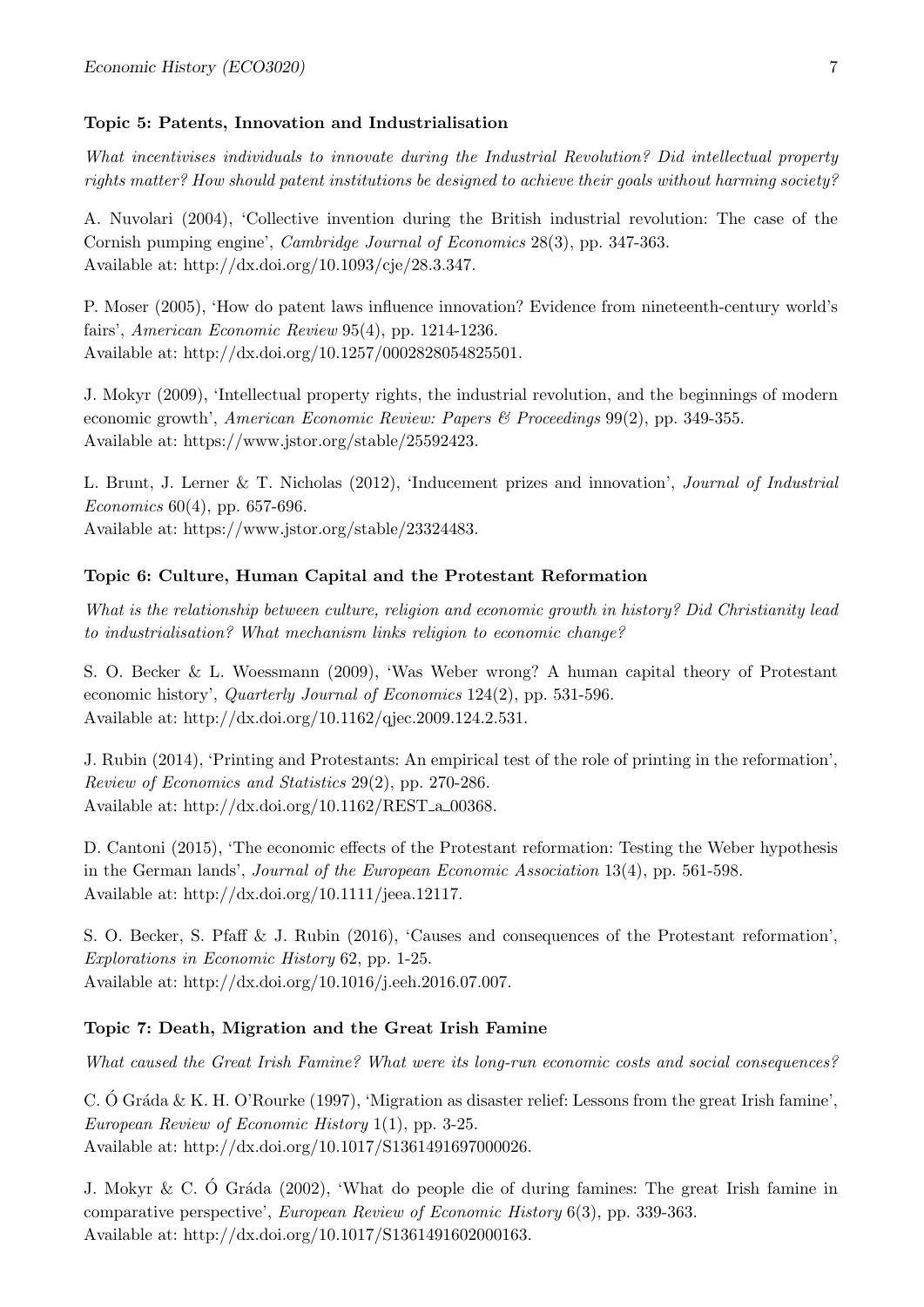C. Ó Gráda (2007), 'Making famine history', *Journal of Economic Literature* 45(1), pp. 5-38. Available at: [http://dx.doi.org/10.1257/jel.45.1.5.](http://dx.doi.org/10.1257/jel.45.1.5)

C. Read (2016), 'Laissez-faire, the Irish famine, and British financial crisis', Economic History Review 69(2), pp. 411–434. Available at: [http://dx.doi.org/10.1111/ehr.12274.](http://dx.doi.org/10.1111/ehr.12274)

#### Topic 8: Slavery, Discrimination and American Capitalism

What was the role of slavery in the emergence of the US economy and the organisation of its polity? How has the legacy of slavery affected American society?

R. H. Steckel (1986), 'A peculiar population: The nutrition, health, and mortality of American slaves from childhood to maturity', Journal of Economic History 46(3), pp. 721-741. Available at: [http://www.jstor.org/stable/2121481.](http://www.jstor.org/stable/2121481)

L. D. Cook (2014), 'Violence and economic activity: Evidence from African American patents, 1870- 1940', Journal of Economic Growth 19, pp. 221-257. Available at: [http://dx.doi.org/10.1007/s10887-014-9102-z.](http://dx.doi.org/10.1007/s10887-014-9102-z)

J. Oakes (2016), 'Capitalism and slavery and the civil war', International Labor and Working-Class History 89, pp. 195-220. Available at: [http://dx.doi.org/10.1017/S0147547915000393.](http://dx.doi.org/10.1017/S0147547915000393)

T. R. Logan & J. M. Parman (2017), 'The national rise in residential segregation', Journal of Economic History 77(1), pp. 127-170.

Available at: [http://dx.doi.org/10.1017/S0022050717000079.](http://dx.doi.org/10.1017/S0022050717000079)

G. Wright (2020), 'Slavery and Anglo-American capitalism revisited', Economic History Review 73(2), pp. 353-383.

Available at: [http://dx.doi.org/10.1111/ehr.12962.](http://dx.doi.org/10.1111/ehr.12962)

### Topic 9: Health, Inequality and the Spanish Flu

What explains the economic and social impact of the influenza pandemic of 1918-1919? Why were some populations more affected than others?

A. Noymer & M. Garenne (2000), 'The 1918 influenza epidemic's effects on sex differentials in mortality in the United States', Population and Development Review 26(3), pp. 565-581. Available at: [http://dx.doi.org/10.1111/j.1728-4457.2000.00565.x.](http://dx.doi.org/10.1111/j.1728-4457.2000.00565.x)

D. Almond (2005) 'Is the 1918 influenza pandemic over? Long-term effects of in utero influenza exposure in the post-1940 US population', Journal of Political Economy 114(4), pp. 672-712. Available at: [http://dx.doi.org/10.1086/507154.](http://dx.doi.org/10.1086/507154)

R. J. Hatchett, C. E. Mecher & M. Lipsitch (2007), 'Public health interventions and epidemic intensity during the 1918 influenza pandemic', Proceedings of the National Academy of Sciences 104(18), pp. 7582-7587.

Available at: [http://dx.doi.org/10.1073/pnas.0610941104.](http://dx.doi.org/10.1073/pnas.0610941104)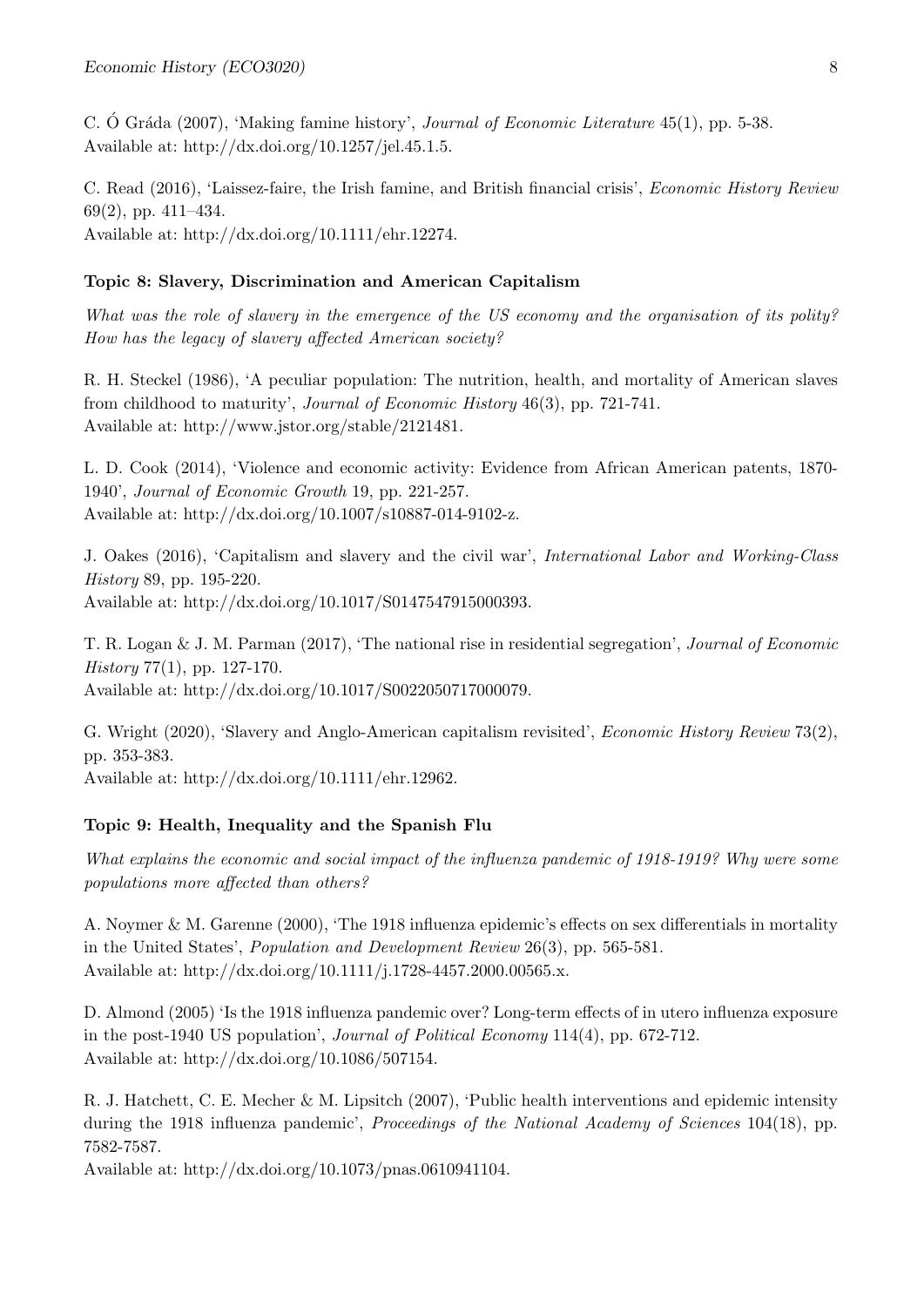K. Clay, J. Lewis & S. Severnini (2018), 'Pollution, infectious disease, and mortality: Evidence from the 1918 Spanish influenza pandemic', Journal of Economic History 78(4), pp. 1179-1209. Available at: [http://dx.doi.org/10.1017/S002205071800058X.](http://dx.doi.org/10.1017/S002205071800058X)

#### Topic 10: Macroeconomic Policy and the Great Depression

What caused the US Great Depression in the early 1930s? What explains the recovery from this unprecedented recession? What policy mistakes were made, and what can we learn from them?

C. Romer (1990), 'The great crash and the onset of the great depression', Quarterly Journal of Economics 105(3), pp. 597-624.

Available at: [http://www.jstor.org/stable/10.2307/2937892.](http://www.jstor.org/stable/10.2307/2937892)

B. Bernanke (1995), 'The macroeconomics of the great depression: A comparative approach', Journal of Money, Credit, and Banking 27(1), pp. 1-28. Available at: [http://www.jstor.org/stable/2077848.](http://www.jstor.org/stable/2077848)

B. Eichengreen & P. Temin (2000), 'The gold standard and the great depression', Contemporary European History  $9(2)$ , pp. 183-207.

Available at: [http://journals.cambridge.org/article](http://journals.cambridge.org/article_S0960777300002010) S0960777300002010.

N. Crafts & P. Fearon (2010), 'Lessons from the 1930s great depression', Oxford Review of Economic Policy 26(3), pp. 285-317. Available at: [http://dx.doi.org/10.1093/oxrep/grq030.](http://dx.doi.org/10.1093/oxrep/grq030)

#### Topic 11: Planning, Coercion and Command Economies

How does central planning work? In particular, how did planning work in the Soviet Union? How and why did Europe's command economies collapse?

M. Harrison (1988), 'Resource mobilization for World War II: the U.S.A., U.K., U.S.S.R., and Germany, 1938-1945', Economic History Review 41(2), pp.171-192. Available at: [http://www.jstor.org/stable/2596054.](http://www.jstor.org/stable/2596054)

P. Temin (1991), 'Soviet and Nazi economic planning in the 1930s', *Economic History Review* 44(4), pp. 573-593.

Available at: [http://www.jstor.org/stable/2597802.](http://www.jstor.org/stable/2597802)

G. M. Anderson & P. J. Boettke (1997), 'Soviet venality: A rent-seeking model of the communist state', Public Choice 93(1-2), pp. 37-53. Available at: [http://dx.doi.org/10.1023/A:1017996425179.](http://dx.doi.org/10.1023/A:1017996425179)

M. Harrison (2003), 'Coercion, compliance, and the collapse of the Soviet command economy', Economic History Review 55(3), pp. 397-433. Available at: [http://dx.doi.org/10.1111/1468-0289.00226.](http://dx.doi.org/10.1111/1468-0289.00226)